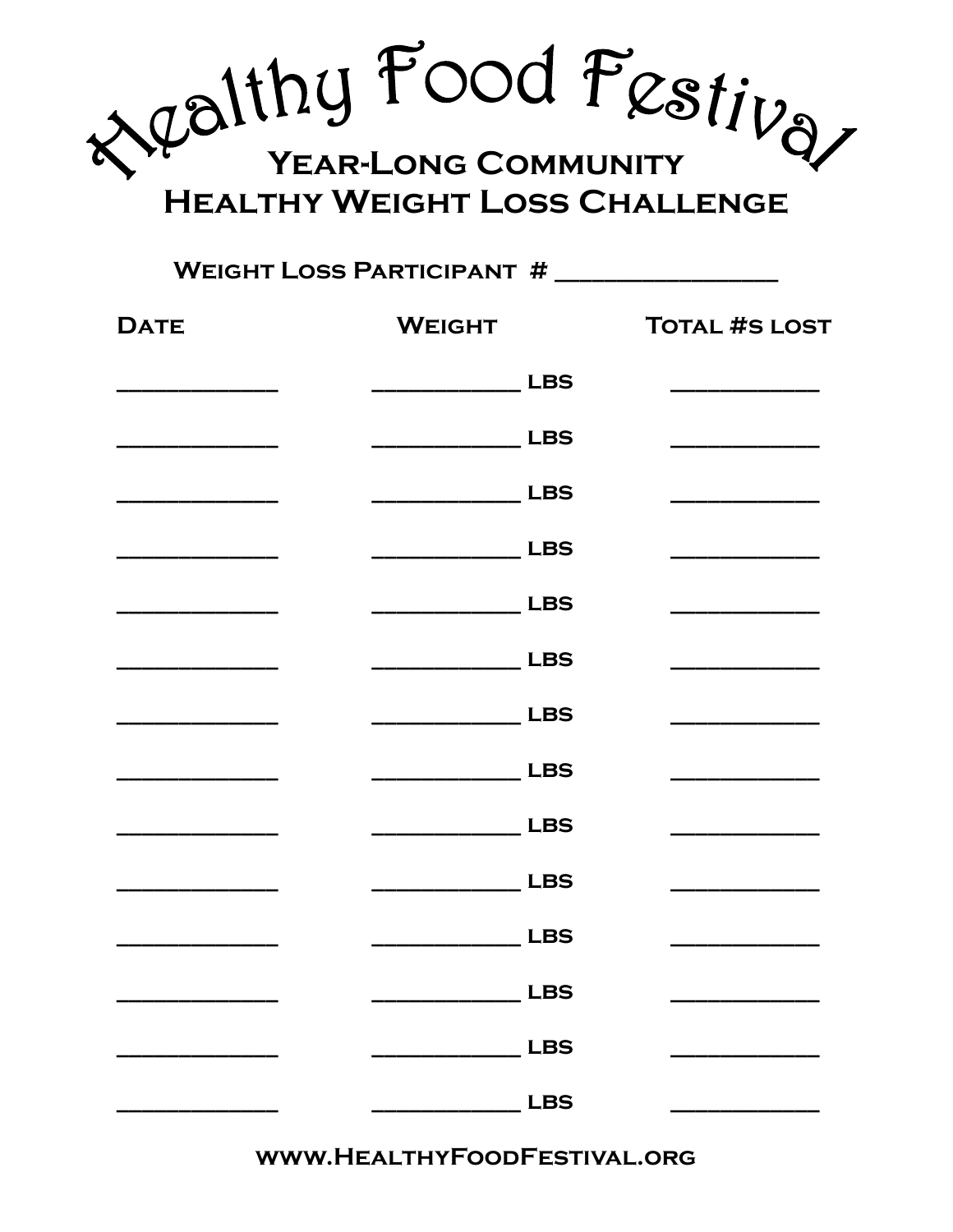**Year-Long Community**

# **Healthy Weight Loss Challenge**

# **Healthy Weight Loss Support Packet**

Thank you for participating in our first annual Healthy Weight Loss Challenge in Grants Pass. As a group, throughout the city and county, we will make a greater impact on living a healthy lifestyle by choice. Your support to those losing weight will truly change individuals and our community.

This Support Packet includes:

- Healthy Food Festival Resource Guide for participants
- Participant Registration Form
- Participant Declaration of Intention
- Participant Weight Loss Forms

Participants are registered by completing the Registration Form in your packet. They may register by phone, email, or in person. Each participant will sign the Declaration of Intention with original signature, offering a deeper sense of accountability. Everyone is eligible to participate. Participants weighing in are not required to be clients of the weigh-in location to register.

Participant Weight Loss forms in your packet will be used to keep track of pounds lost for reporting to the Healthy Food Festival team. One form per participant is all that will be needed in most circumstances. You may freely copy all these documents included in the Support Packet.

Please submit your weigh-in results through our website <http://www.healthyfoodfestival.org/submit-results.html>

| First submission:  | The week of February 1-5, 2016  |
|--------------------|---------------------------------|
| Second submission: | The week of May 2-6, 2016       |
| Third submission:  | The week of September 5-9, 2016 |

Only totals will be submitted for each participant number for ease of reporting.

May we all be seeing LESS of each other in the coming days, weeks, and year!

### **www.HealthyFoodFestival.org**